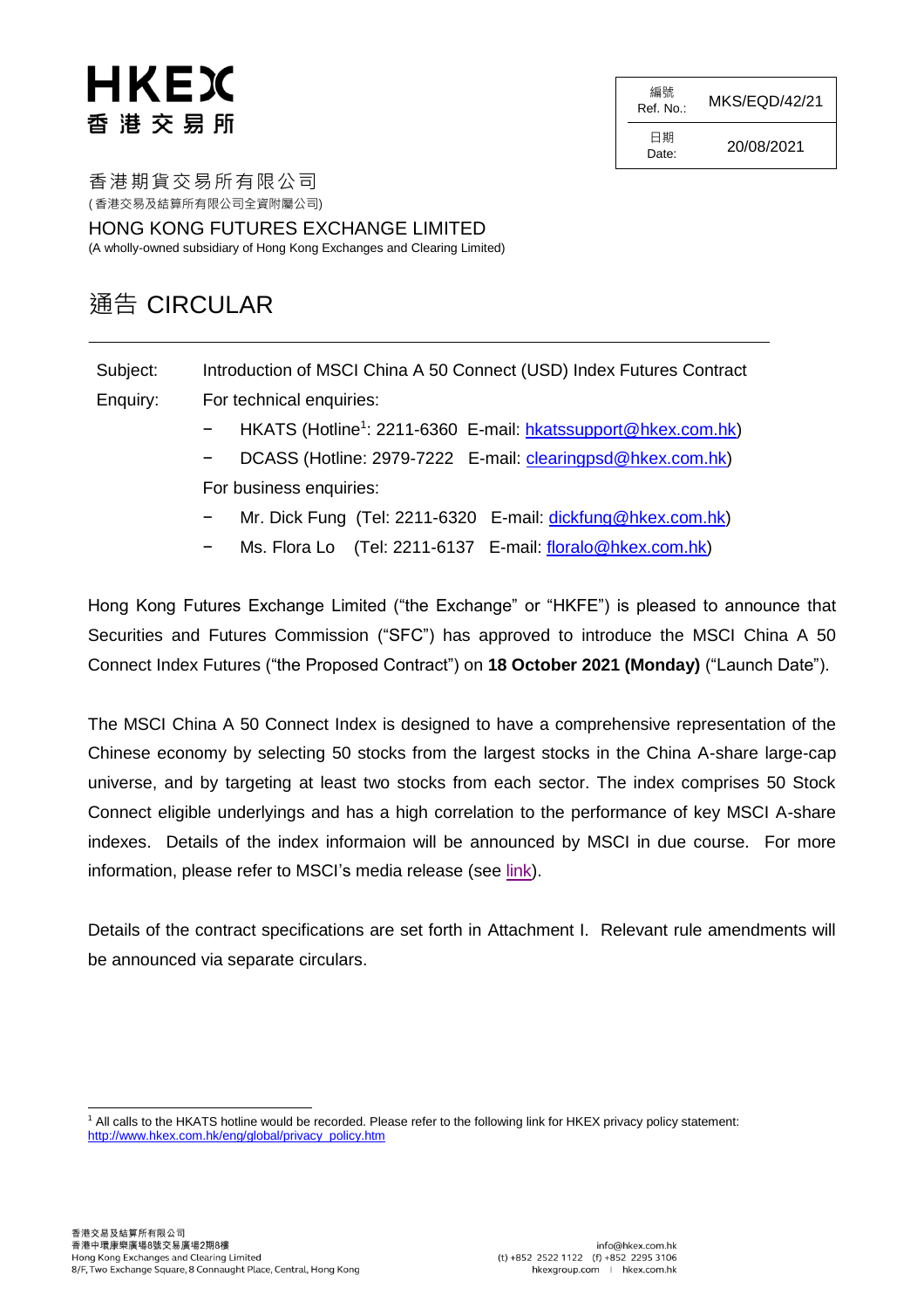### **Trading Arrangements for the Proposed Contract**

#### **Pre-Launch Arrangements**

To facilitate market participants in the trading and clearing of the Proposed Contract, the following pre-launch arrangements will be made available one business day before the Launch Date:

- i. Trading codes will be displayed on HKATS, but the Proposed Contract will not be tradable on that day; and
- ii. Information relating to the Proposed Contract will be generated in the risk parameter files ("RPF"), clearing and open interest reports.

The purpose of the generation of RPF one business day before the Launch Date is to assist Participants to estimate the margin requirements for trading on the Launch Date.

Please note that the margin requirements estimated using the RPF available on the business day before the Launch Date may not be the same as the actual amounts required on the Launch Date. Hong Kong Exchanges and Clearing Limited ("HKEX") and its subsidiaries accept no liability whatsoever for any loss or damage arising from or in connection with the use of the information contained in such RPF. Participants who wish to use the above-mentioned RPF are reminded to update the PC-SPAN Organisation Master File.

#### **Other Trading Arrangements**

- i. The following contract months will be available for trading from the Launch Date: November 2021, December 2021, March 2022, June 2022, September 2022, December 2022.
- ii. The minimum block trade volume is 25 contracts.
- iii. Block trade permissible price range:  $\pm$  3% from reference price which will be applied in the T and T+1 sessions (see details in Attachment II).
- iv. Error trade parameters:  $\pm$  3% from notation price<sup>2</sup> which will be applied in the T and T+1 sessions (see details in Attachment II).
- v. Large-scale error trade parameters: ± 6% from notation price which will be applied in the T and T+1 sessions (see details in Attachment II).
- vi. Volatility Control Mechanism will not be applied during T and T+1 session.

l  $2$  EPs that are original parties to a transaction on HKATS can file error trade claims to HKFE if the trades deviate from this error trade price parameter.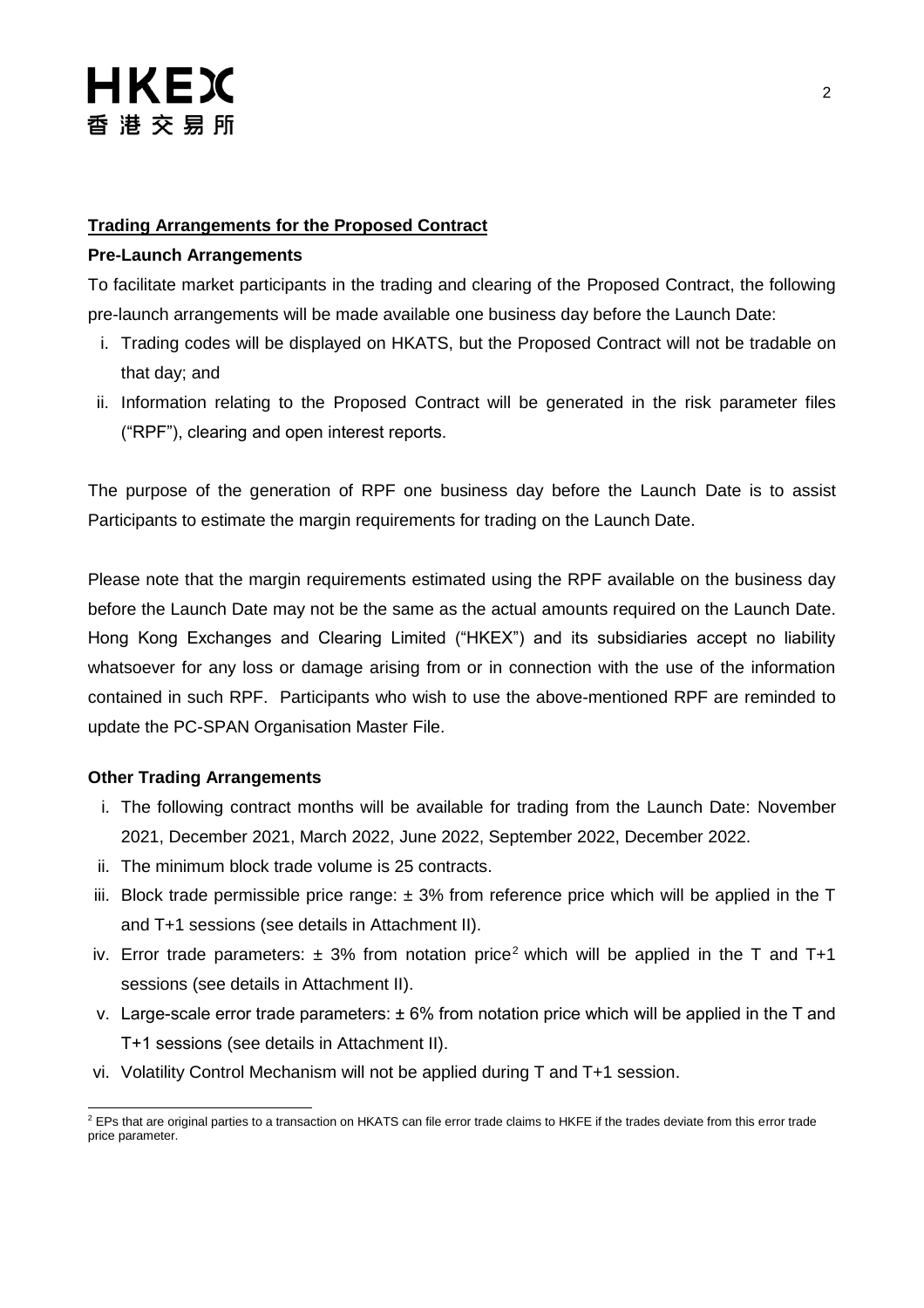- vii. Price limit will be applied in the T+1 session. The price limit will be  $\pm$  5% from the reference price.
- viii. The maximum HKATS order size limit is 1,000 contracts. Exchange Participants ("EPs") are required to submit their request to HKFE for setting up their own order size limits based on their business needs and risk management requirements.

### **Clearing and Settlement Arrangements**

To be eligible for clearing and settlement of the Proposed Contracts, Clearing Participants ("CPs") of the HKFE Clearing Corporation Limited ("HKCC") need to arrange for USD settlement capability, including having an active USD bank account with any of the appointed settlement banks appointed by HKCC.

CPs are requested to ensure that these bank accounts are in active status and ready for cash settlement. Non-Clearing Participants should contact their General Clearing Participants to ascertain their eligibility of clearing the Proposed Contracts.

#### **Risk Management Arrangements**

Margin offset among certain Contracts will be offered in PRiME<sup>3</sup>, if available. CPs could allocate the eligible positions to relevant account(s)<sup>4</sup> in accordance with the Clearing House Procedures for margin offset claim purpose. Margin levels and margin offset parameters<sup>5</sup> for the Proposed Contracts will be announced and an update of PC-SPAN Organisation Master File will be made avaliable in due course. Details of the risk management arragements will be provided in separate HKCC circular in due course.

#### **Information Vendor Access Code**

The access codes of information vendors for the underlying index and the Proposed Contract will be available in due course.

### **Liquidity Provider and Other Incentive Programs**

Details of liquidity provider and other incentive programs will be announced in due course.

l <sup>3</sup> Please refer to section 2.7 of **PRIME Margining Guide** for details.

<sup>4</sup> Client Offset Claim Account

<sup>5</sup> Delta/Spread Ratio and Spread Credit Rate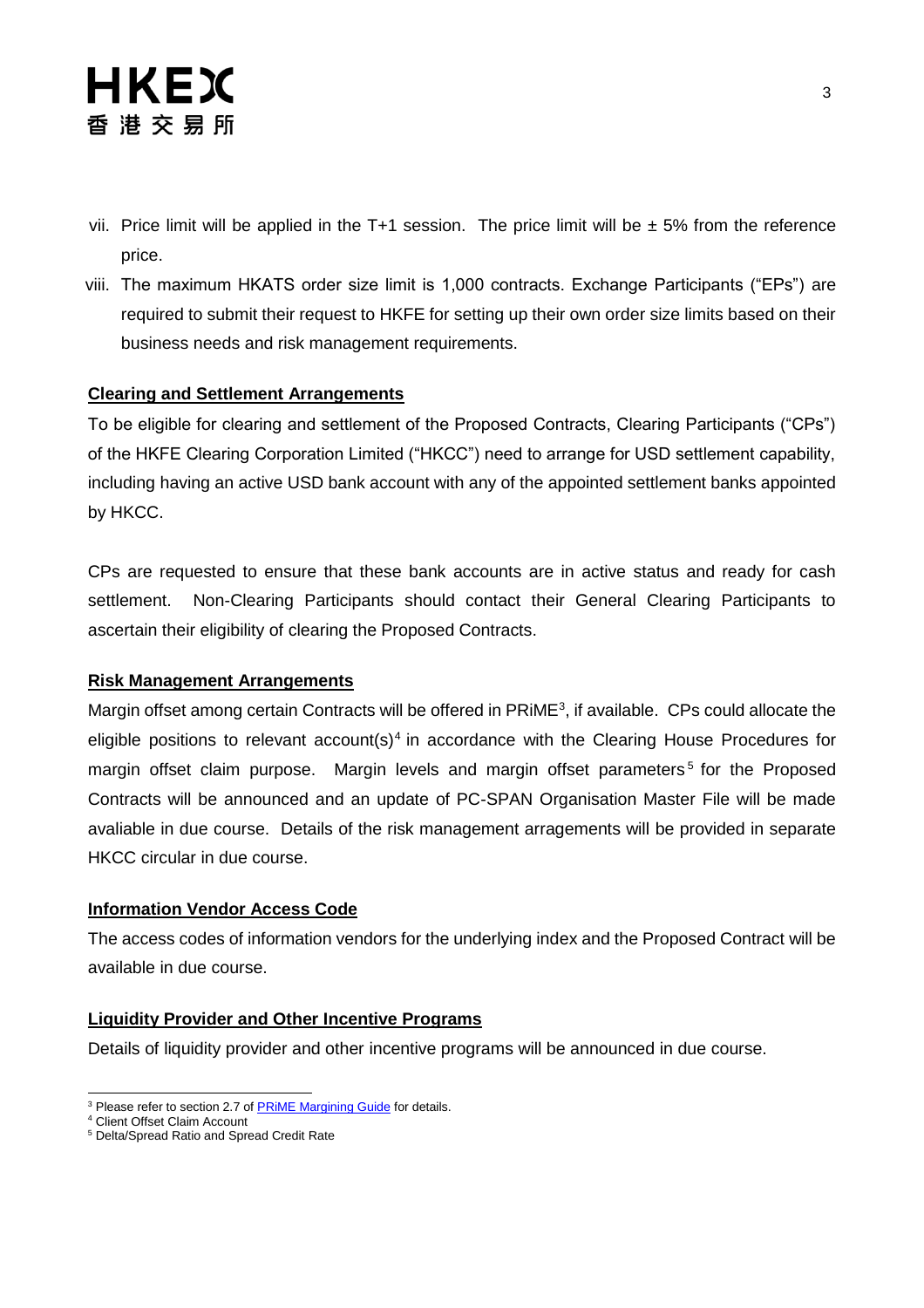### **SFC Commission Levy Exemption**

The Commission Levy for the Proposed Contract will be exempted for the first six months of trading, i.e. from 18 October 2021 (Monday) to the close of T session on 15 April 2022 (Friday). Participants are advised to inform their clients accordingly.

| Contract                                              | levy exemption,<br>$\vert$ i.e. from 18 October 2021 (Monday) $\vert$<br>to 15 April 2022 (Friday) (T<br>Session) | During six-month SFC commission After six-month SFC commission levy<br>exemption,<br>i.e. from 15 April 2022 (Friday) (T+1<br>Session) onwards |
|-------------------------------------------------------|-------------------------------------------------------------------------------------------------------------------|------------------------------------------------------------------------------------------------------------------------------------------------|
| <b>MSCI China A 50 Connect</b><br>(USD) Index Futures | Nil                                                                                                               | <b>USD 0.07</b>                                                                                                                                |

# **Participants' Readiness**

Participants are required to notify their staff and all interested clients of the details of the Proposed Contract. Please ensure that all trading, clearing, and back office systems, including OAPI program and other operational arrangements are ready in order for a smooth operation upon the introduction. In addition, staff should be fully aware of the above and should exercise caution when dealing with the Proposed Contract and when advising their clients.

Alexander Siu Co-Head of Equities Product Development Markets Division

*This circular has been issued in the English language with a separate Chinese language translation. If there is any conflict in the circulars between the meaning of Chinese words or terms in the Chinese language version and English words in the English language version, the meaning of the English words shall prevail.*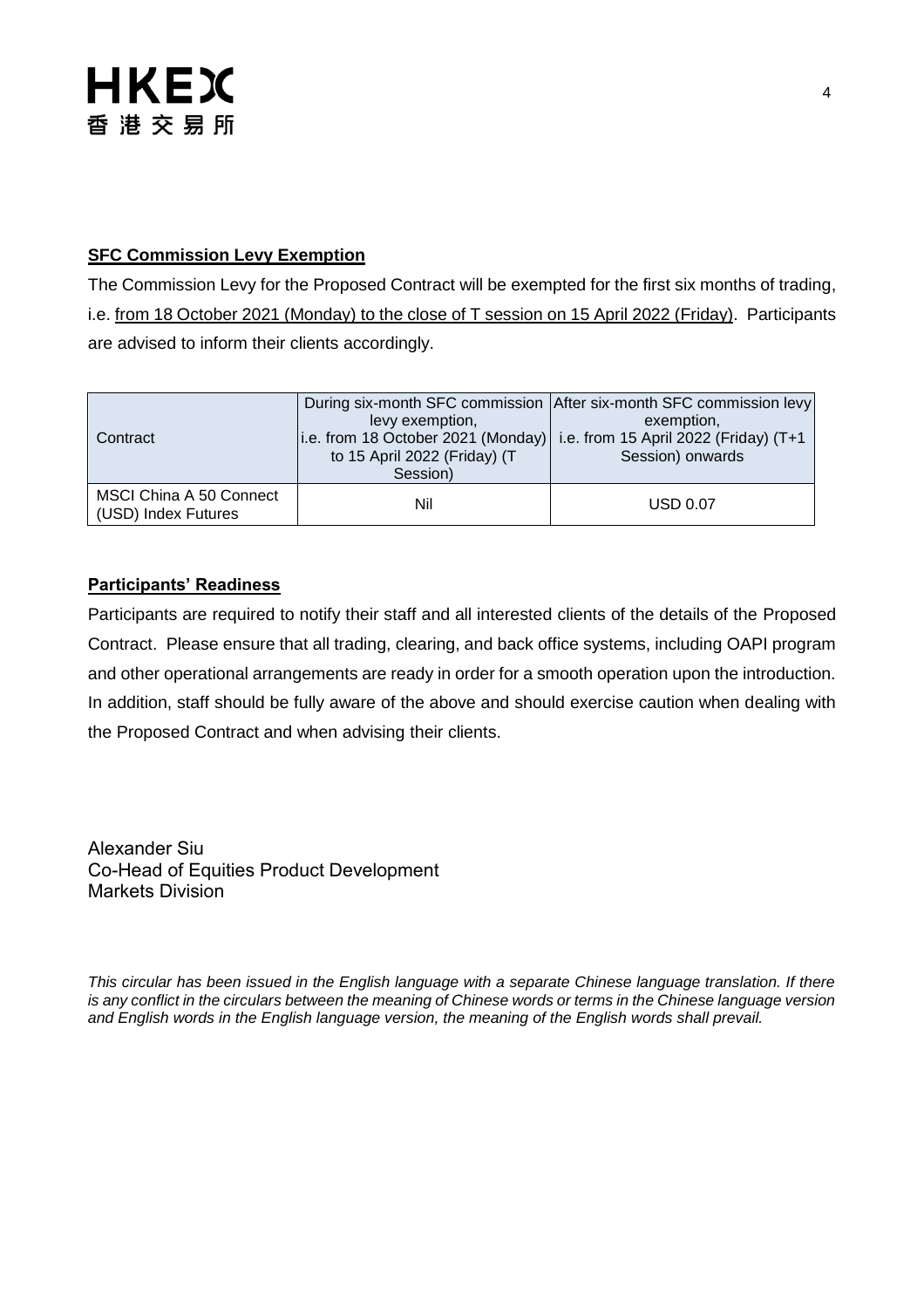# **Contract Specifications**

l

| Contracts                                   | <b>MSCI China A 50 Connect (USD) Index Futures</b>                                                                                                                                                                                                                                                                                                                                                                                                                                  |
|---------------------------------------------|-------------------------------------------------------------------------------------------------------------------------------------------------------------------------------------------------------------------------------------------------------------------------------------------------------------------------------------------------------------------------------------------------------------------------------------------------------------------------------------|
| Underlying Index                            | <b>MSCI China A 50 Connect Index</b>                                                                                                                                                                                                                                                                                                                                                                                                                                                |
| <b>HKATS Code</b>                           | <b>MCA</b>                                                                                                                                                                                                                                                                                                                                                                                                                                                                          |
| <b>Trading Currency</b>                     | <b>USD</b>                                                                                                                                                                                                                                                                                                                                                                                                                                                                          |
| <b>Underlying Index Currency</b>            | <b>CNH</b>                                                                                                                                                                                                                                                                                                                                                                                                                                                                          |
| <b>Contract Multiplier</b>                  | <b>USD 25</b>                                                                                                                                                                                                                                                                                                                                                                                                                                                                       |
| <b>Minimum Fluctuation</b>                  | 0.20 index point (i.e. USD 5)                                                                                                                                                                                                                                                                                                                                                                                                                                                       |
| <b>Contract Months</b>                      | Spot, next calendar month and the following 4 quarterly months                                                                                                                                                                                                                                                                                                                                                                                                                      |
| Pre-Opening                                 | $8:45$ am $-9:00$ am                                                                                                                                                                                                                                                                                                                                                                                                                                                                |
| <b>Trading Hours</b>                        | 9:00 am $-$ 4:30 pm (T); 5:15 pm $-$ 3:00 am (T+1)                                                                                                                                                                                                                                                                                                                                                                                                                                  |
| <b>Trading Hours on Last Trading</b><br>Day | $9:00$ am $-3:00$ pm                                                                                                                                                                                                                                                                                                                                                                                                                                                                |
| Last Trading Day ("LTD")                    | The third Friday of the Contract Month. If it is not a Hong Kong business<br>day or it falls on a Mainland China public holiday, the LTD shall be the<br>preceding Hong Kong business day which is also a business day in<br>Mainland China                                                                                                                                                                                                                                         |
| <b>Final Settlement Day</b>                 | The Hong Kong business day after the Final Settlement Price is<br>determined                                                                                                                                                                                                                                                                                                                                                                                                        |
| Final Settlement Price ("FSP")              | The average of quotations of the MSCI China A 50 Connect Index on<br>LTD, taken at (i) 15 second intervals during the last two hours of trading<br>on the Shanghai Stock Exchange and Shenzhen Stock Exchange before<br>the end of the continuous trading sessions, and (ii) the closing index<br>value, rounded up to the nearest 2 decimal places if the figure in the third<br>decimal place is 5 or above and rounded down to the nearest 2 decimal<br>places if it is below 5. |
| <b>Exchange Fee</b>                         | <b>USD 1.0</b>                                                                                                                                                                                                                                                                                                                                                                                                                                                                      |
| <b>Settlement Fee</b>                       | <b>USD 1.0</b>                                                                                                                                                                                                                                                                                                                                                                                                                                                                      |
| Commission Levy <sup>6</sup>                | <b>USD 0.07</b>                                                                                                                                                                                                                                                                                                                                                                                                                                                                     |
| Large Open Position                         | 500 open contracts in any one Contract Month                                                                                                                                                                                                                                                                                                                                                                                                                                        |
| <b>Position Limit</b>                       | 28,000 net contracts long or short across all Contract Months                                                                                                                                                                                                                                                                                                                                                                                                                       |

**Attachment I** 

<sup>&</sup>lt;sup>6</sup> The Commission Levy is collected in the trading currency equivalent to HKD 0.54 at the exchange rate determined by HKFE from time to time. There will be Commission Levy exemption for the first six months of trading from Launch Date.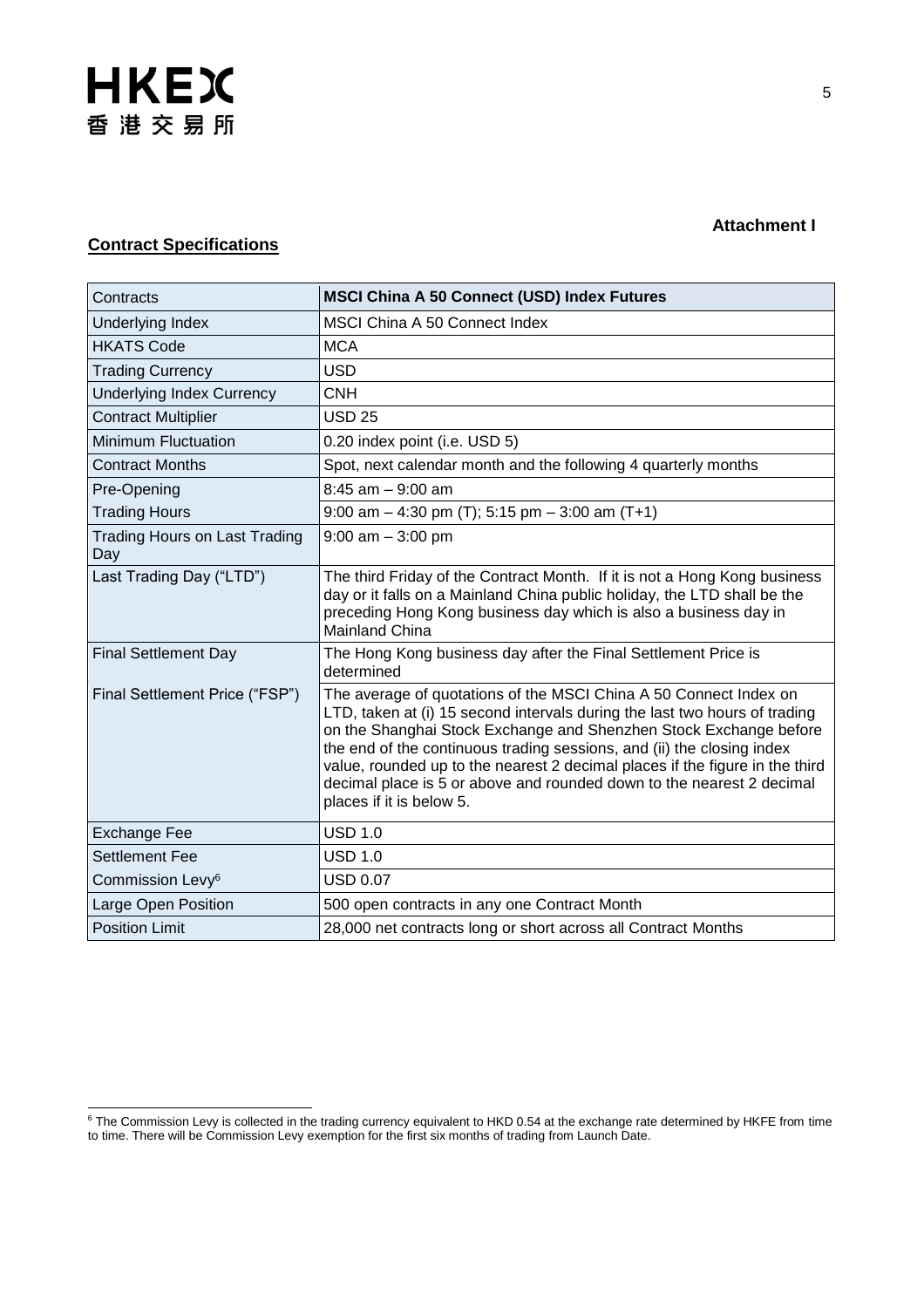### **Attachment II**

### **Block Trade Permissible Price Range**

With reference to the HKFE rule 815A (5), the price at which a block trade is executed must be fair and reasonable, and the revised permissible price range for block trades is determined in the following manner:

- (a) When the executed price is at or within the range of highest traded price, lowest traded price, bid and ask price of the contract; or
- (b) When the executed price is within a price range to both sides of a reference price obtained through prevailing market prices, or if necessary, determined as the theoretical values based on the prevailing underlying values. The block trade permissible price range for the Contracts is 3%.

#### **Error Trade Parameters**

The price parameters for the purposes of the error trade rule under HKFE Rule 819B is 3% from notional price.

Note:

The notation price will be determined as follows:

- (a) The last traded price within 5 minutes prior to the error trade;
- (b) The mid-point of the best bid/ask price immediately prior to the error trade;
- (c) Last settlement price; or
- (d) The difference of notation prices between the related outright contracts (calendar spread only).

Notwithstanding the foregoing, the Exchange shall have absolute discretion in determining the notation price.

#### **Large-Scale Error Trade Parameters**

The price parameters for the purposes of the error trade rule under HKFE Rule 819BA and 819BB is 6% from the notation price.

Note:

Please refer to the [Large-Scale Error Trade Handling Procedures](https://www.hkex.com.hk/Services/Trading/Derivatives/Overview/Trading-Mechanism/Large-Scale-Error-Trade-Procedures?sc_lang=en) for the Large-Scale Error Trade Notation Price determination methodology.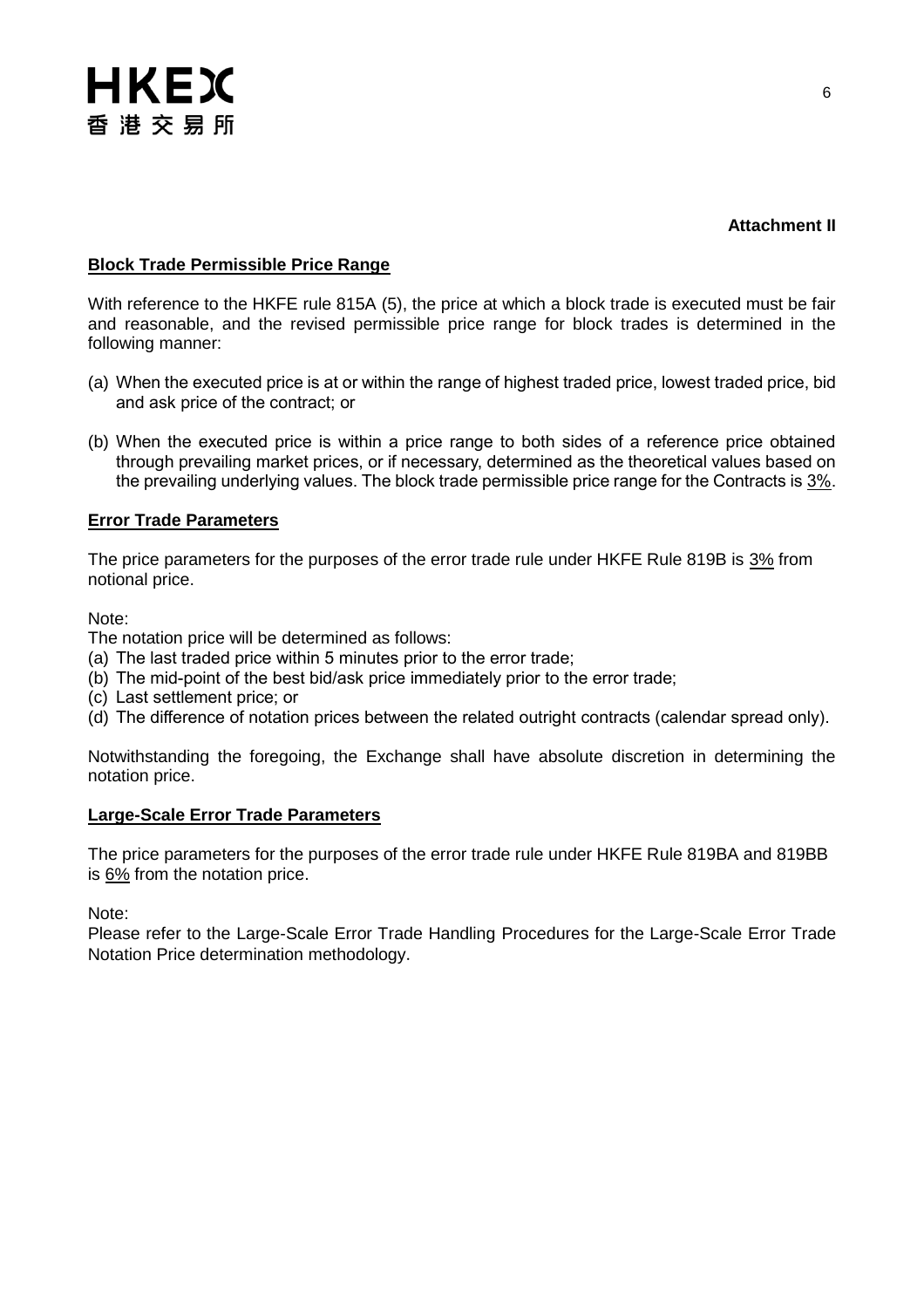#### **Reference Price for the Price Limits in T+1 Session**

The reference price of each individual contract month is defined as the last traded price of individual contract month in T Session. If such price is not available for any specific contract, the reference price would be determined in the following manner:

- Case 1: Spot month has no trade, the reference price will be the previous day's daily settlement price (for newly listed contract months, the reference price of the preceding contract month will apply).
- Case 2: Spot month has trades, the reference price will be the spot month's last traded price plus previous day's rollover spread between the daily settlement price of the contract month in question relative to daily settlement price of the spot month will be applied <sup>Note</sup>.

Note:

(a) Last trading day:

If the last traded price in a back month is not available on the last trading day of the expiring month, the spot next month's last traded price plus previous day's rollover spread (between the daily settlement price of the contract month in question relative to the daily settlement price of the spot next month) will be applied.

| Contract      | Last          | <b>Previous</b> | <b>Previous Day</b> | Upper               | Lower      | <b>Remarks</b>          |
|---------------|---------------|-----------------|---------------------|---------------------|------------|-------------------------|
| <b>Months</b> | Traded        | Settlement      | Rollover            | Limits <sup>7</sup> | $Limits^8$ |                         |
|               | <b>Prices</b> | Prices          | Spread to Spot      |                     |            |                         |
|               | (LTP)         | (PSP)           | <b>Next Month</b>   |                     |            |                         |
|               |               |                 | (RS-N)              |                     |            |                         |
| <b>Nov 21</b> | 600.00        | 590.00          | N/A                 | N/A                 | N/A        | <b>Expired</b>          |
| Dec 21        | 612.00        | 606.00          | 0.00                | 642.60              | 581.40     | $+/- 5%$ of LTP         |
| <b>Mar 22</b> |               | 617.00          | 11.00               | 654.00              | 592.00     | $+/- 5%$ of (Spot Next) |
|               |               |                 |                     |                     |            | LTP plus RS-N)          |
| <b>Jun 22</b> | 635.00        | 622.00          | 16.00               | 666.60              | 603.40     | $+/- 5%$ of LTP         |
| Sep 22        |               | 636.00          | 30.00               | 674.00              | 610.00     | $+/- 5%$ of (Spot Next) |
|               |               |                 |                     |                     |            | LTP plus RS-N)          |
| Dec 22        | 658.00        | 644.00          | 38.00               | 690.80              | 625.20     | $+/- 5%$ of LTP         |

Example: On 19 November 2021 (last trading day)

- (b) The trading day immediately following the last trading day:
	- (i) If the last traded price in a back month is not available on the first trading day immediately following the last trading day of the expired month, the spot month's last traded price plus previous day's rollover spread (between the daily settlement price of the contract month in question relative to the daily settlement price of the spot next month) will be applied; and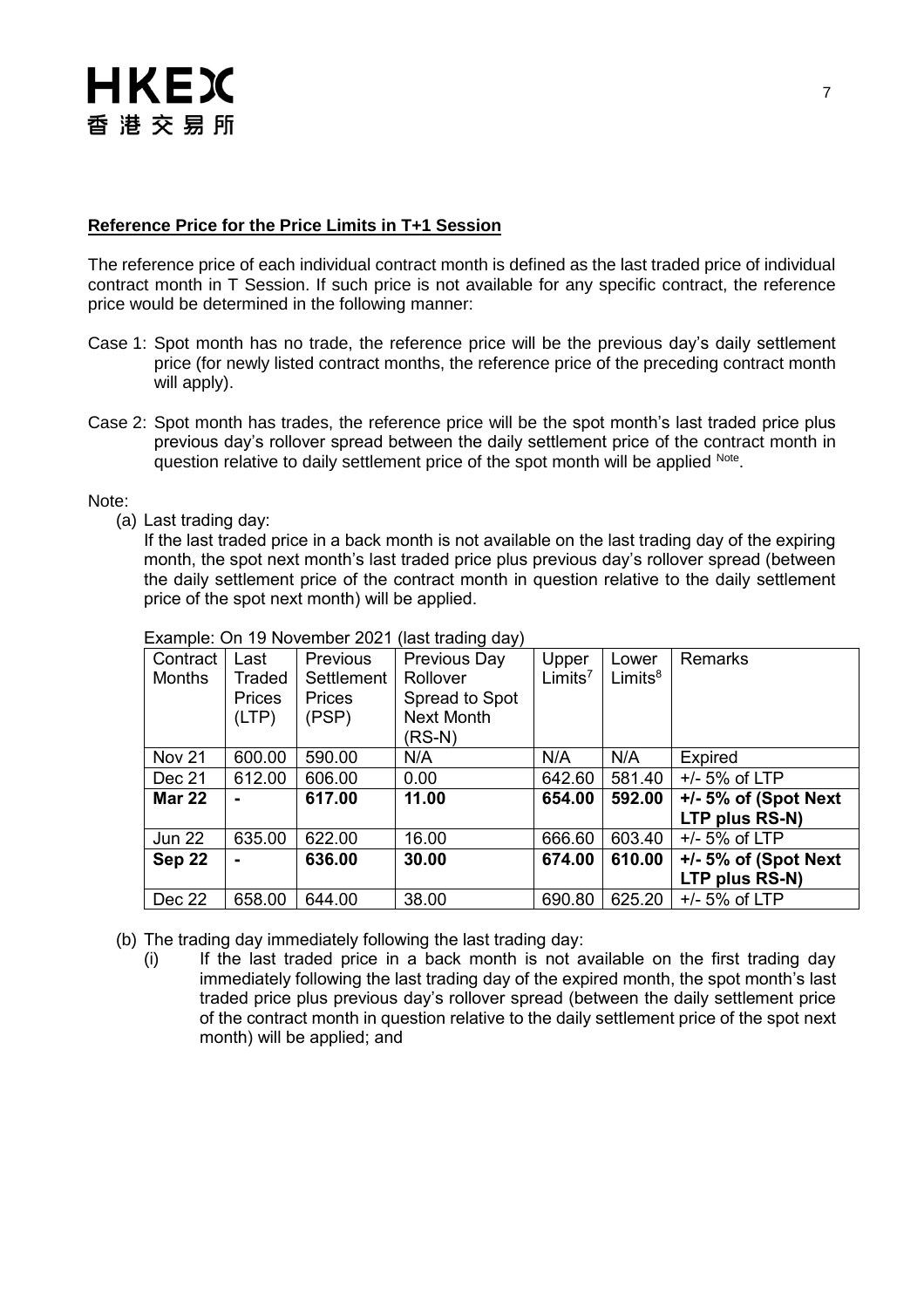| Example: On ZZ Novemper ZUZ I<br>the trading day immediately following the last trading day) |               |                   |                     |                     |            |                   |
|----------------------------------------------------------------------------------------------|---------------|-------------------|---------------------|---------------------|------------|-------------------|
| Contract                                                                                     | Last          | <b>Previous</b>   | <b>Previous Day</b> | Upper               | Lower      | <b>Remarks</b>    |
| <b>Months</b>                                                                                | Traded        | <b>Settlement</b> | Rollover            | Limits <sup>7</sup> | $Limits^8$ |                   |
|                                                                                              | <b>Prices</b> | <b>Prices</b>     | Spread to Spot      |                     |            |                   |
|                                                                                              | (LTP)         | (PSP)             | <b>Next Month</b>   |                     |            |                   |
|                                                                                              |               |                   | $(RS-N)$            |                     |            |                   |
| <b>Nov 21</b>                                                                                | N/A           | 580.00            | N/A                 | N/A                 | N/A        | <b>Expired</b>    |
| Dec 21                                                                                       | 600.00        | 590.00            | 0.00                | 630.00              | 570.00     | $+/- 5%$ of LTP   |
| Jan 22                                                                                       | 612.00        | N/A               | N/A                 | 642.60              | 581.40     | $+/- 5%$ of LTP   |
| <b>Mar 22</b>                                                                                |               | 617.00            | 27.00               | 658.20              | 595.80     | $+/- 5%$ of (Spot |
|                                                                                              |               |                   |                     |                     |            | LTP plus RS-N)    |
| <b>Jun 22</b>                                                                                | 635.00        | 622.00            | 32.00               | 666.60              | 603.40     | $+/- 5%$ of LTP   |
| Sep 22                                                                                       |               | 636.00            | 46.00               | 678.20              | 613.80     | $+/-5%$ of (Spot  |
|                                                                                              |               |                   |                     |                     |            | LTP plus RS-N)    |
| Dec 22                                                                                       | 658.00        | 644.00            | 54.00               | 690.80              | 625.20     | $+/- 5%$ of LTP   |

Example: On 22 November 2021 (the trading day immediately following the last trading day)

(ii) If both the last traded price and the previous daily settlement price are not available in a back month, the spot month's last traded price plus previous day's rollover spread (between the daily settlement price of the preceding month relative to the daily settlement price of the spot month) will be applied.

Example: On 22 November 2021 (the trading day immediately following the last trading day)

| Contract<br><b>Months</b> | Last<br>Traded<br><b>Prices</b><br>(LTP) | <b>Previous</b><br>Settlement<br><b>Prices</b><br>(PSP) | <b>Previous Day</b><br><b>Rollover Spread</b><br>to Spot Month<br>$(RS-S)$ | Upper<br>Limits <sup>7</sup> | Lower<br>$Limits^8$ | <b>Remarks</b>                                              |
|---------------------------|------------------------------------------|---------------------------------------------------------|----------------------------------------------------------------------------|------------------------------|---------------------|-------------------------------------------------------------|
| <b>Nov 21</b>             | N/A                                      | 580.00                                                  | N/A                                                                        | N/A                          | N/A                 | <b>Expired</b>                                              |
| Dec 21                    | 600.00                                   | 594.00                                                  | 14.00                                                                      | 630.00                       | 570.00              | $+/- 5%$ of LTP                                             |
| <b>Jan 22</b>             | $\blacksquare$                           | N/A                                                     | N/A                                                                        | 644.60                       | 583.40              | $+/-5%$ of (Spot<br>LTP plus RS-S<br>of preceding<br>month) |
| Mar 22                    | 620.00                                   | 610.00                                                  | 30.00                                                                      | 651.00                       | 589.00              | $+/- 5%$ of LTP                                             |
| <b>Jun 22</b>             | 630.00                                   | 620.00                                                  | 40.00                                                                      | 661.40                       | 598.60              | $+/- 5%$ of LTP                                             |
| Sep 22                    | 640.00                                   | 630.00                                                  | 50.00                                                                      | 672.00                       | 608.00              | $+/- 5%$ of LTP                                             |
| Dec 22                    | 650.00                                   | 640.00                                                  | 60.00                                                                      | 682.40                       | 617.60              | $+/- 5%$ of LTP                                             |

l  $7$  Calculation result is rounded to the nearest minimum fluctuation of 0.2 index point within the upper limit.

<sup>8</sup> Calculation result is rounded to the nearest minimum fluctuation of 0.2 index point within the lower limit.